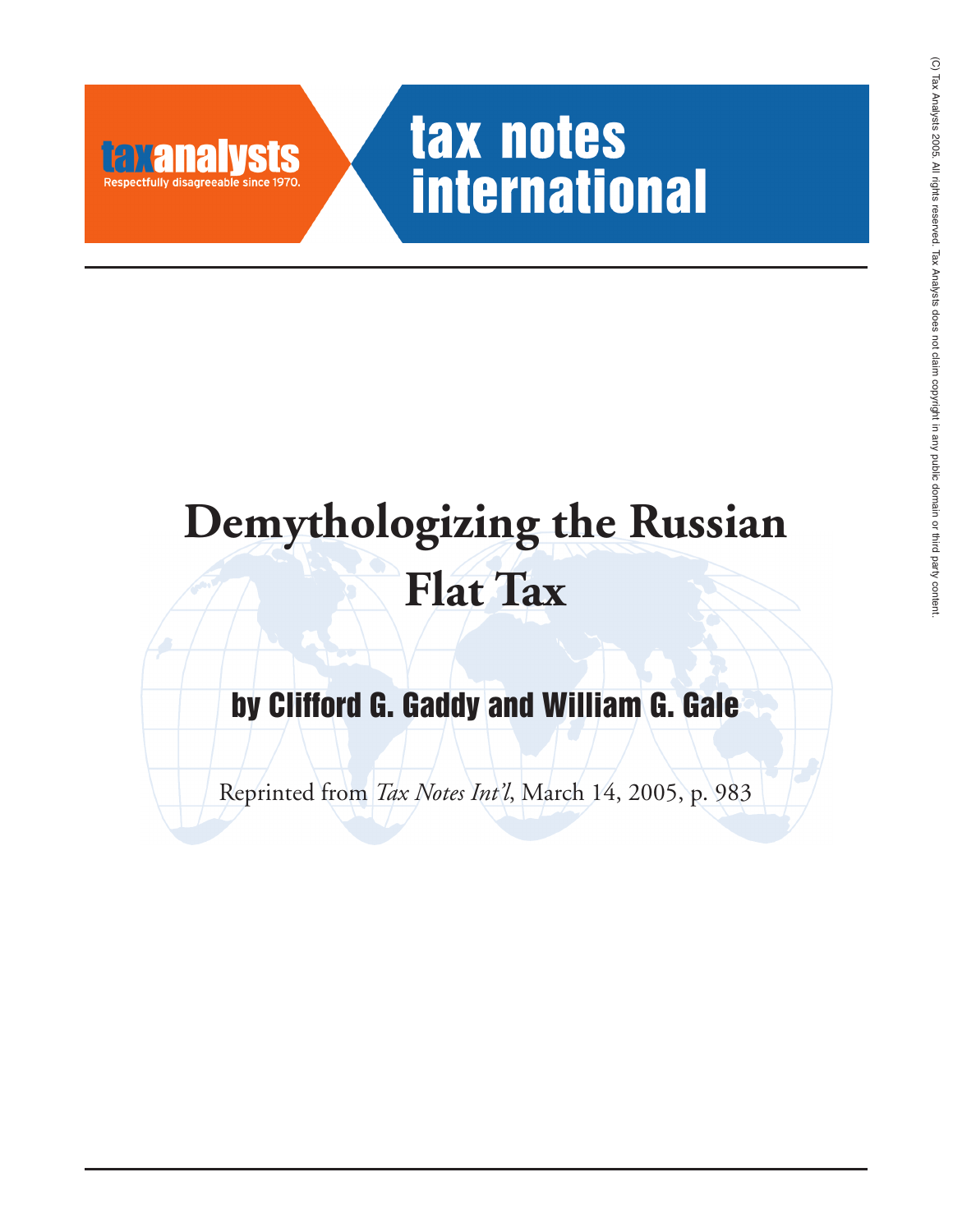## $\widehat{\odot}$  Tax Analysts 2005. All rights reserved. Tax Analysts does not claim copyright in any public domain or third partycontent.

#### **TAX NOTES INTERNATIONAL**

Copyright 2005, Tax Analysts ISSN 1048-3306

**Editor:** Cathy Phillips

**Special Reports Editor:** Alice Keane Putman

**Managing Editor:** Maryam Enayat

**Deputy Editor:** Doug Smith

**Production:** Paul M. Doster

**Chief of Correspondents:** Cordia Scott (cscott@tax.org)

**Executive Director and Publisher:** Chris Bergin **Senior Executive Editor:** Robert Manning **Editor-in-Chief, International:** Robert Goulder

**Founder:** Thomas F. Field

#### **Correspondents**

**Africa:** Zeikn Kebonang, University of Botswana, Gaborone **Albania:** Adriana Civici, Ministry of Finance, Tirana

**Angola:** Trevor Wood, Ernst & Young, Lisbon

**Anguilla:** Alex Richardson, Anguilla Offshore Finance Centre, Anguilla

**Antigua:** Donald B. Ward, PricewaterhouseCoopers Center, St. John's

**Argentina:** Cristian E. Rosso Alba, Rosso Alba, Francia & Asociados, Buenos Aires **Armenia:** Suren Adamyan, Association of Accountants and Auditors of Armenia, Yerevan **Australia:** Graeme S. Cooper, University of Sydney, Sydney; Richard Krever, Deakin University, Melbourne. **Austria:** Markus Stefaner, Vienna University of Economics and Business Administration, Vienna

**Bahamas:** Hywel Jones, Canadian Imperial Bank of Commerce Trust Company (Bahamas) Ltd., Nassau

**Bangladesh:** M. Mushtaque Ahmed, Ernst & Young, Dhaka **Barbados:** Patrick B. Toppin, Pannell Kerr Forster, Christ Church

**Belgium:** Werner Heyvaert, Nauta Dutilh, Brussels; Marc Quaghebeur, Vandendijk & Partners, Brussels

**Bermuda:** Wendell Hollis, Ernst & Young, Bermuda

**Botswana:** I.O. Sennanyana, Deputy Director, Tax Policy, Ministry of Finance & Development Planning, Gaborone

**Brazil:** David Roberto R. Soares da Silva, Farroco & Lobo Advogados, São Paulo **British Virgin Islands:** William L. Blum, Solomon Pearl Blum Heymann & Stich LLP, St. Thomas, USVI and New York

**Bulgaria:** Todor Tabakov, Interlex, Sofia

**Cameroon:** Edwin N. Forlemu, International Tax Program, Harvard University, Cambridge **Canada:** Brian J. Arnold, Goodmans, Toronto, Ontario; Jack Bernstein, Aird & Berlis, Toronto,<br>Ontario; Martin Przysuski, Srini Lalapet, and Hendrik Swaneveld, Transfer Pricing and<br>Competent Authority Services, BDO Dunwood **Caribbean:** Bruce Zagaris, Berliner, Corcoran, and Rowe, Washington, D.C. **Cayman Islands:** Timothy Ridley, Maples & Calder Asia, Hong Kong **Chile:** Macarena Navarrete, Ernst & Young, Santiago; Alex Fischer, Carey y Cia Ltda., Santiago **China (P.R.C.):** Jinyan Li, York University, Toronto **Cook Islands:** David R. McNair, Southpac Trust Limited, Rarotonga **Croatia:** Hrvoje Zgombic, Zgombic & Partners, Zagreb **Cyprus:** Theodoros Philippou, PricewaterhouseCoopers, Nicosia **Czech Republic:** Michal Dlouhy, White & Case, Prague **Denmark:** Nikolaj Bjørnholm, Bech-Bruun Dragsted Law Firm, Copenhagen **Dominican Republic:** Dr. Fernándo Ravelo Alvarez, Santo Domingo **Eastern Europe:** Iurie Lungu, Graham & Levintsa, Chisinau **Egypt:** Abdallah El Adly, PricewaterhouseCoopers, Cairo **Estonia:** Helen Pahapill, Ministry of Finance, Tallinn **European Union:** Joann M. Weiner, Facultés Universitaires Saint-Louis, Brussels **Fiji:** Bruce Sutton, KPMG Peat Marwick, Suva **Finland:** Marjaana Helminen, University of Helsinki in the Faculty of Law, Helsinki **France:** Olivier Delattre, Latham & Watkins, Paris **Gambia:** Samba Ebrima Saye, Income Tax Division, Banjul **Germany:** Jörg-Dietrich Kramer, Ministry of Finance, Berlin/Bonn; Rosemarie Portner, Meilicke Hoffmann & Partner, Bonn; Klaus Sieker, Flick Gocke Schaumburg, Frankfurt **Ghana:** Seth Terkper, Chartered Accountant/Tax Expert, Accra **Gibraltar:** Charles D. Serruya, Baker Tilly, Gibraltar **Greece:** Alexandra Gavrielides, Athens **Guam:** Stephen A. Cohen, Carlsmith Ball LLP, Hagatna **Guernsey:** Neil Crocker, PricewaterhouseCoopers, St. Peter Port **Guyana:** Lancelot A. Atherly, Georgetown **Hong Kong:** Colin Farrell, PricewaterhouseCoopers, Hong Kong **Hungary:** Daniel Deak, Budapest University of Economics, Budapest **Iceland:** Indridi H. Thorlaksson, Reykjavik

**India:** Nishith M. Desai, Nishith Desai Associates, Mumbai; Sanjay Sanghvi, RSM & Co., Mumbai; Shrikant S. Kamath, Mumbai

**Indonesia:** Freddy Karyadi, Karyadi & Co. Law and Tax Office, Jakarta **Iran:** Mohammad Tavakkol, Maliyat Journal, College of Economic Affairs, Tehran **Ireland:** Kevin McLoughlin, Ernst & Young, Dublin **Isle of Man:** Richard Vanderplank, Cains Advocates & Notaries, Douglas **Israel:** Joel Lubell, Teva Pharmaceutical Industries, Ltd., Petach Tikva; Doron Herman, S. Friedman & Co. Advocates & Notaries, Tel-Aviv **Italy:** Alessandro Adelchi Rossi and Luigi Perin, George R. Funaro & Co., P.C., New York; Gianluca Queiroli, Cambridge, Massachusetts **Japan:** Gary Thomas, White & Case, Tokyo; Shimon Takagi, White & Case, Tokyo **Jersey:** J. Paul Frith, Ernst & Young, St. Helier **Kenya:** Glenday Graham, Ministry of Finance and Planning, Nairobi **Korea:** Chang Hee Lee, Seoul National Univ. College of Law, Seoul, Korea **Kuwait:** Abdullah Kh. Al-Ayoub, Kuwait **Latin America:** Ernst & Young LLP, Miami **Latvia:** Andrejs Birums, Tax Policy Department, Ministry of Finance, Riga **Lebanon:** Fuad S. Kawar, Beirut **Libya:** Ibrahim Baruni, Ibrahim Baruni & Co., Tripoli **Lithuania:** Nora Vitkuniene, International Tax Division, Ministry of Finance, Vilnius **Luxembourg:** Jean-Baptiste Brekelmans, Loyens & Loeff, Luxembourg **Malawi:** Clement L. Mononga, Assistant Commisioner of Tax, Blantyre **Malaysia:** Jeyapalan Kasipillai, University Utara, Sintok **Malta:** Dr. Antoine Fiott, Zammit Tabona Bonello & Co., and Lecturer in Taxation, Faculty of Law, University of Malta, Valletta **Mauritius:** Ram L. Roy, PricewaterhouseCoopers, Port Louis **Mexico:** Jaime Gonzalez-Bendiksen, Baker & McKenzie, Juarez, Tijuana, Monterrey, and Guadalajara; Ricardo Leon-Santacruz, Sanchez-DeVanny Eseverri, Monterrey **Middle East:** Aziz Nishtar, Nishtar & Zafar, Karachi, Pakistan **Monaco:** Eamon McGregor, Moores Rowland Corporate Services, Monte Carlo **Mongolia:** Baldangiin Ganhuleg, General Department of National Taxation, Ulaanbaatar **Morocco:** Mohamed Marzak, Agadir **Myanmar:** Timothy J. Holzer, Baker & McKenzie, Singapore **Nauru:** Peter H. MacSporran, Melbourne **Nepal:** Prem Karki, Regional Director, Regional Treasury Directoriate, Kathmandu **Netherlands: E**ric van der Stoel, Otterspeer, Haasnoot & Partners, Rotterdam; Dick Hofland,<br>Freshfields, Amsterdam; Michaela Vrouwenvelder, Solvay NV, Amsterdam;<br>Jan Ter Wisch, Allen & Overy, Amsterdam **Netherlands Antilles:** Dennis Cijntje, KPMG Meijburg & Co., Curaçao; Koen Lozie, Deurle **New Zealand:** Adrian Sawyer, University of Canterbury, Christchurch **Nigeria:** Elias Aderemi Sulu, Lagos **Northern Mariana Islands:** John A. Manglona, Saipan **Norway:** Frederik Zimmer, Department of Public and International Law, University of Oslo, Oslo **Oman:** Fudli R. Talyarkhan, Ernst & Young, Muscat **Panama:** Leroy Watson, Arias, Fabrega & Fabrega, Panama City **Papua New Guinea:** Lutz K. Heim, Ernst & Young, Port Moresby **Peru:** Italo Fernández Origgi, Yori Law Firm, Lima **Philippines:** Benedicta Du Baladad, Bureau of Internal Revenue, Manila **Poland:** Dr. Janusz Fiszer, Warsaw University/White & Case, Warsaw **Portugal:** Francisco de Sousa da Câmara, Morais Leitao & J. Galvão Teles, Lisbon; Manuel Anselmo Torres, Galhardo Vilão, Torres, Lisbon **Qatar:** Finbarr Sexton, Ernst & Young, Doha **Romania:** Sorin Adrian Anghel, Senior Finance Officer & Vice President, The Chase Manhattan Bank, Bucharest **Russia:** Scott C. Antel, Ernst & Young, Moscow; Joel McDonald, Salans, London **Saint Kitts−Nevis:** Mario M. Novello, Nevis Services Limited, Red Bank **Saudi Arabia:** Fauzi Awad, Saba, Abulkhair & Co., Dammam **Sierra Leone:** Shakib N.K. Basma and Berthan Macaulay, Basma & Macaulay, Freetown **Singapore:** Linda Ng, White & Case, Tokyo, Japan **Slovakia:** Alzbeta Harvey, Principal, KPMG New York **South Africa:** Peter Surtees, Deneys Reitz, Cape Town **Spain:** José M. Calderón, University of La Coruña, La Coruña **Sri Lanka:** D.D.M. Waidyasekera, Mt. Lavinia **Sweden:** Leif Mutén, Professor Emeritus, Stockholm School of Economics **Taiwan:** Keye S. Wu, Baker & McKenzie, Taipei; Yu Ming-i, Ministry of Finance, Taipei **Trinidad & Tobago:** Rolston Nelson, Port of Spain **Tunisia:** Lassaad M. Bediri, Hamza, Bediri & Co., Legal and Tax Consultants, Tunis **Turkey:** Mustafa Çamlica, Ernst & Young, Istanbul **Turks & Caicos Islands, British West Indies:** Ariel Misick, Misick and Stanbrook, Grand Turk **Uganda:** Frederick Ssekandi, Kampala **United Arab Emirates:** Nicholas J. Love, Ernst & Young, Abu Dhabi **United Kingdom:** Trevor Johnson, Trevor Johnson Associates, Wirral; Eileen O'Grady, barrister, London; Jefferson P. VanderWolk, Baker & McKenzie, London **United States:** Richard Doernberg, Emory Univ. School of Law, Atlanta GA.; James Fuller, Fenwick & West, Palo Alto **U.S. Virgin Islands:** Marjorie Rawls Roberts, Attorney at Law, St. Thomas, USVI **Uruguay:** Dr. James A. Whitelaw, Whitelaw Attorneys, Uruguay **Uzbekistan:** Ian P. Slater, Arthur Andersen, Almaty **Vanuatu:** Bill L. Hawkes, KPMG, Port Vila **Venezuela:** Ronald Evans, Baker & McKenzie, Caracas **Vietnam:** Frederick Burke, Baker & McKenzie, Ho Chi Minh City **Western Samoa:** Maiava V.R. Peteru, Kamu & Peteru, Apia **Yugoslavia:** Danijel Pantic, European Consulting Group, Belgrade **Zambia:** W Z Mwanza, KPMG Peat Marwick, Lusaka **Zimbabwe:** Prof. Ben Hlatshwayo, University of Zimbabwe, Harare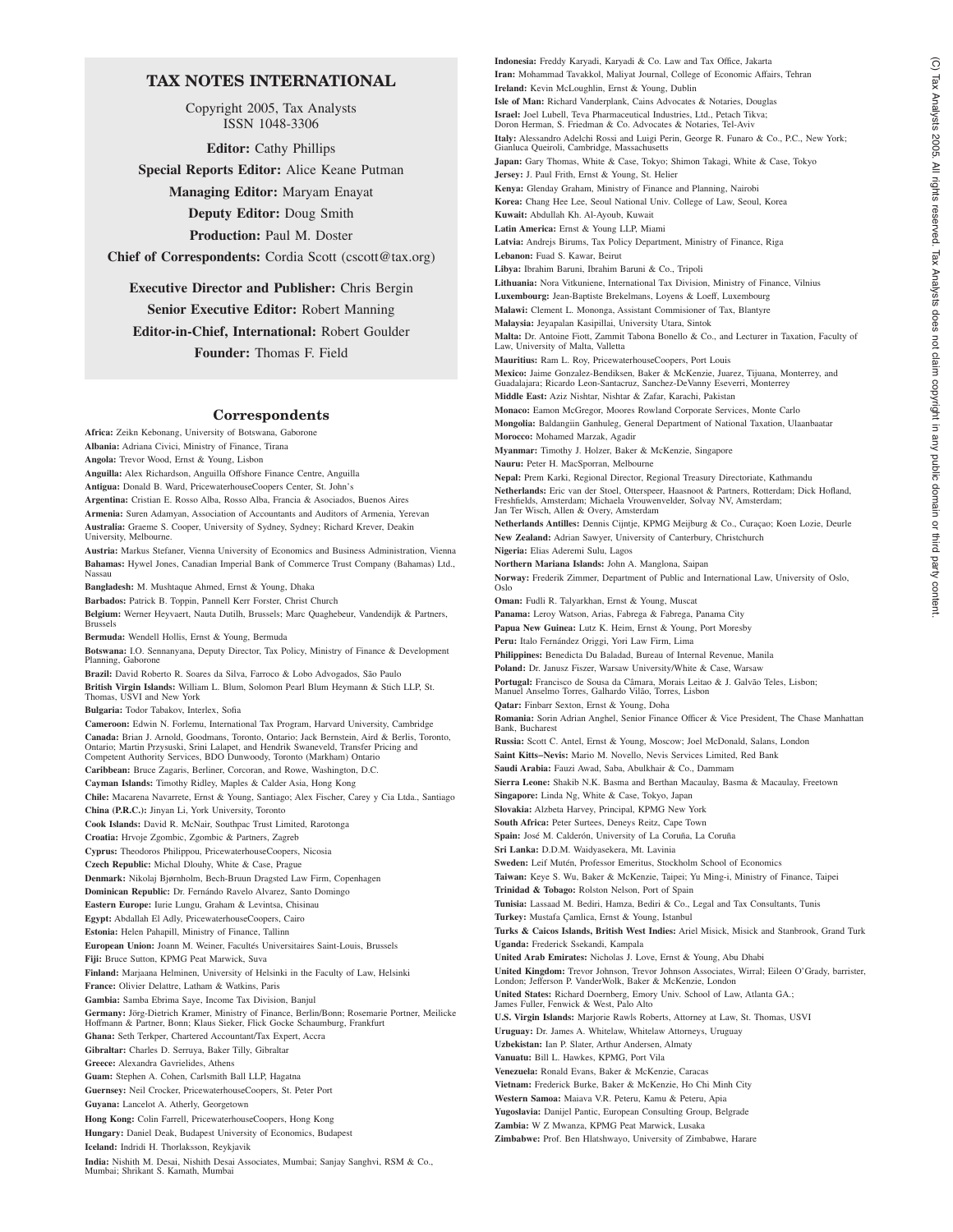

### **Demythologizing the Russian Flat Tax**

*by Clifford G. Gaddy and William G. Gale*

*Clifford G. Gaddy is senior fellow in the Economic Studies and Foreign Policy Studies programs at the Brookings Institution. William G. Gale is the Arjay and Frances Fearing Miller Chair in Federal Economic Policy, codirector of the Tax Policy Center, and deputy director of the Economic Studies Program at Brookings. The views represent those of the authors and should not be ascribed to the trustees, officers, or staff of the Brookings Institution or the Tax Policy Center. The authors thank Robert Conrad for helpful discussions.*

**O**n January 1, 2001, Russia introduced what has frequently been called a flat tax. Over the next several years, the country's tax revenue and GDP grew dramatically. Some commentators claim those two sets of events were causally related (Mitchell, 2003). Others just link the two repeatedly, being careful never to explicitly assert causation (Rabushka, 2002, for example). In the United States, supporters of the Hall-Rabushka (1995) flat tax often refer to the Russian example as evidence in their favor.

In this paper, we examine the limited research and information available on the effects of Russia's personal income tax reform and reach five principal conclusions:

(1) The change in the personal income tax was not a stand-alone reform. Rather, it was part of a comprehensive set of fiscal reforms undertaken after the

country's debt crisis of 1998 — a crisis caused in significant part by Russia's inability to run its tax system.

(2) The personal income tax component of the reform package bears little resemblance to a Hall-Rabushka flat tax. Rather, it looks more like the changes enacted in the United States in the Tax Reform Act of 1986, which retained the income tax, broadened the base by closing capital income loopholes, and reduced rates at the top. In the Russian case, changes in tax administration and enforcement, and other structural changes, appear to be significantly more fundamental and sweeping than the changes in income tax rates.

(3) Economic growth had begun well before the reforms were introduced. GDP grew twice as fast before the income tax reform as it did after.<sup>1</sup>

(4) Microeconomic data suggest that the tax rate reductions had little if any effect on labor supply, which undercuts the notion of a large supply-side response.

(5) Although there was a significant increase in compliance following the 2001 reform, it is more likely attributable to changes in the administration and enforcement of tax laws and to other structural changes than it is to lower rates.

<sup>&</sup>lt;sup>1</sup>In the six quarters leading up to January 1, 2001, when the ''flat tax'' reform came into effect, Russia's GDP grew at an average annual rate of 10.6 percent. In the six quarters immediately following the introduction of the new tax, it grew at a 4.7 percent annual rate.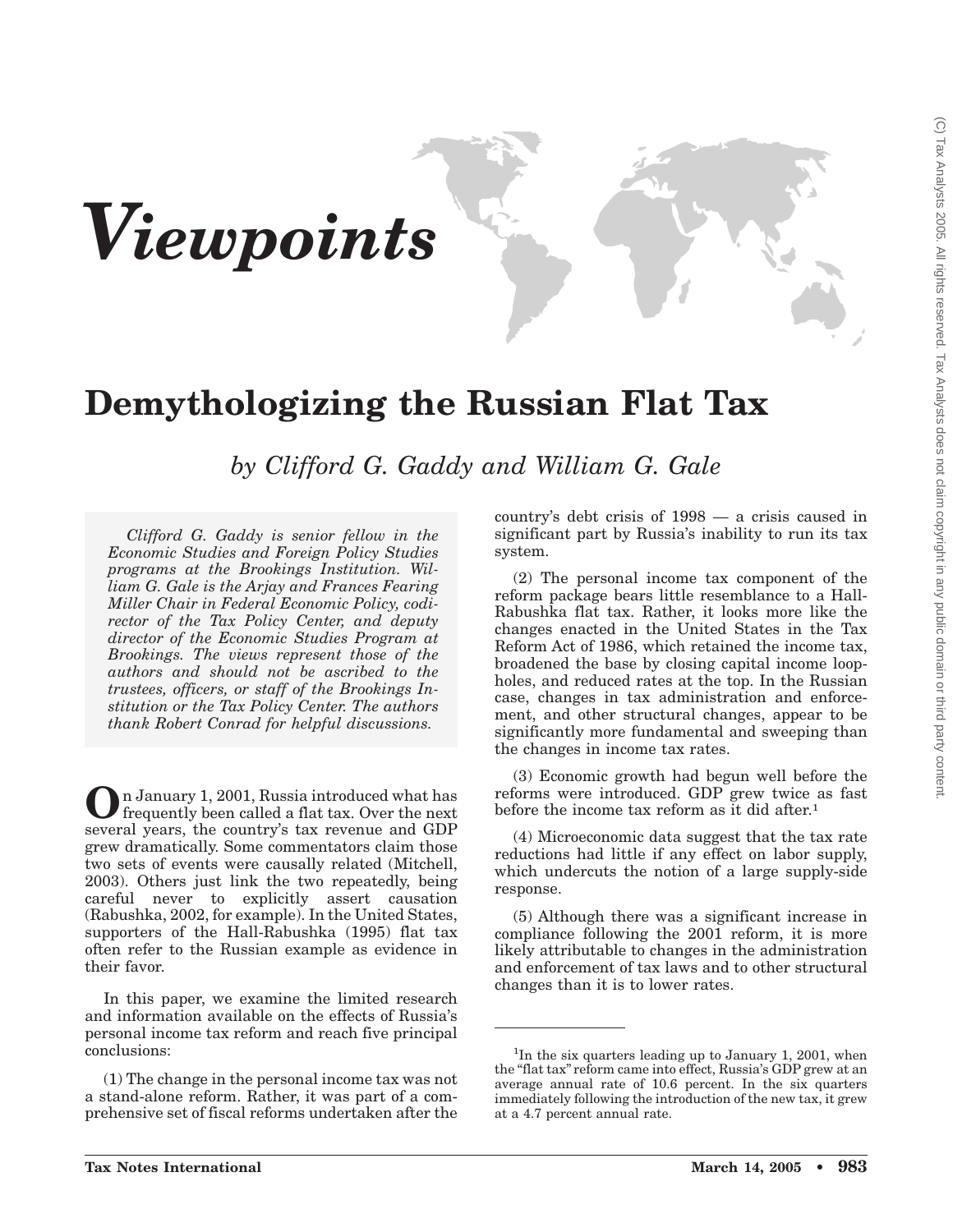#### **The Russian Tax System In the 1990s2**

To understand the relative importance of various aspects of the 2001 reforms, it is useful to examine the prereform situation. The Russian tax system in the 1990s was very primitive. Administration and enforcement were weak. The legal basis for tax collection and auditing was severely limited. Taxpayer IDs did not exist. Also, tax rates were punitively high and took damaging forms, such as turnover (gross receipt) taxes that hit even those firms that were losing money.

#### *The personal income tax component of the reform package bears little resemblance to a Hall-Rabushka flat tax.*

The results are predictable, if also colorful and destructive. Graft, corruption, and tax evasion were rampant. Large taxpayers negotiated tax payments independently of their obligations. That weak tax system existed in an overall environment of demonetization, including some of the most curious nonmonetary payment schemes seen in the modern world. Throughout the Russian economy in the mid-1990s, transactions were occurring when no payment of any kind was made or the payment was made in the form of goods rather than money. Surveys of industrial enterprises showed a steady rise in the use of barter and other forms of nonmonetary settlements from about 5 percent of all transactions in 1992 to nearly 50 percent in 1997.

Of all the forms of nonmonetary transactions, so-called tax offsets were the key. At all levels, Russian governments allowed enterprises to offset their tax obligations against goods or services delivered to the government. In some cases, the goods had been ordered in government procurement orders; in others, cashless enterprises offered the goods — typically goods that were otherwise unmarketable — after they had been declared delinquent.

The problem was widely recognized. In early 1996 President Boris Yeltsin appointed a panel to investigate the causes and the extent of the general "payments crisis" and, specifically, the low rate of collection of taxes in Russia (Karpov, 1997). Presenting its report after an 18-month investigation of the largest corporate taxpayers in the country, the panel described a situation that was worse even than policymakers imagined. They found that during the

period of review, those large enterprises paid less than 8 percent of their tax bills in cash. They did not pay 29 percent of their obligations at all, while "paying" the remaining 63 percent in the form of offsets and barter goods. The market value of the goods delivered was far below the nominal price used in the offsets, leaving the government with substantially less in real revenue than what was officially accounted for.

The federal government was particularly victimized by the schemes. Enterprises colluded with regional and local officials to hide income and keep revenues away from the federal government for taxes whose revenues were split between local and national authorities. Sometimes local governments demanded that enterprises pay their taxes in the form of goods and services that could be used only locally and not be shared with the federal government (for instance, by providing road construction or repairs of buildings). Often, if the federal government received anything at all in the schemes, it was only what the regional governments did not want.3

As a result, the Russian budget ran massive deficits. Even using the inflated prices used in the offset deals, federal revenues plummeted — from 16.2 percent of GDP in 1995 to 12.4 percent in 1998. In 1997 arrears equaled 34 percent of tax collections (compared to about 5 percent in the United States), and the situation worsened in 1998. To finance its deficits, the government had resorted to extensive borrowing outside and inside Russia at increasingly and unsustainably high costs, digging itself even deeper in debt. Finally, on August 17, 1998, the government defaulted on about US \$40 billion worth of its own ruble-denominated debt instruments (socalled GKOs), around US \$17 billion of which were held by foreigners.

Following the debt crisis and a brief period of near-paralysis of the economy, Yeltsin addressed the fiscal situation with new determination. Over the next year, he tapped three successive representatives of the police and security agencies to serve as

<sup>2</sup> *See* Gaddy and Ickes (2002) and Chua (2003) for more details.

<sup>3</sup> In one notorious case reported in the Russian press in the spring of 1998, the oblast (province) government of Samara had permitted enterprises to pay their regional taxes in the form of goods. One of the items offered turned out to be 10 tons of toxic chemicals from a local chemical plant. Although the plant claimed (and was given) credit for RUB 400 million [US \$80,000] in taxes, auditors later determined that the chemicals were worthless (and indeed dangerous). The Samara government never suffered from this curious deal, however, since it had previously sought and received permission from the federal ministry of labor to fulfill its obligations to the federal unemployment compensation fund by delivering goods instead of money. Among the goods it offered were . . . the 10 tons of toxic chemicals. (Gaddy and Ickes, 2002, p. 176.)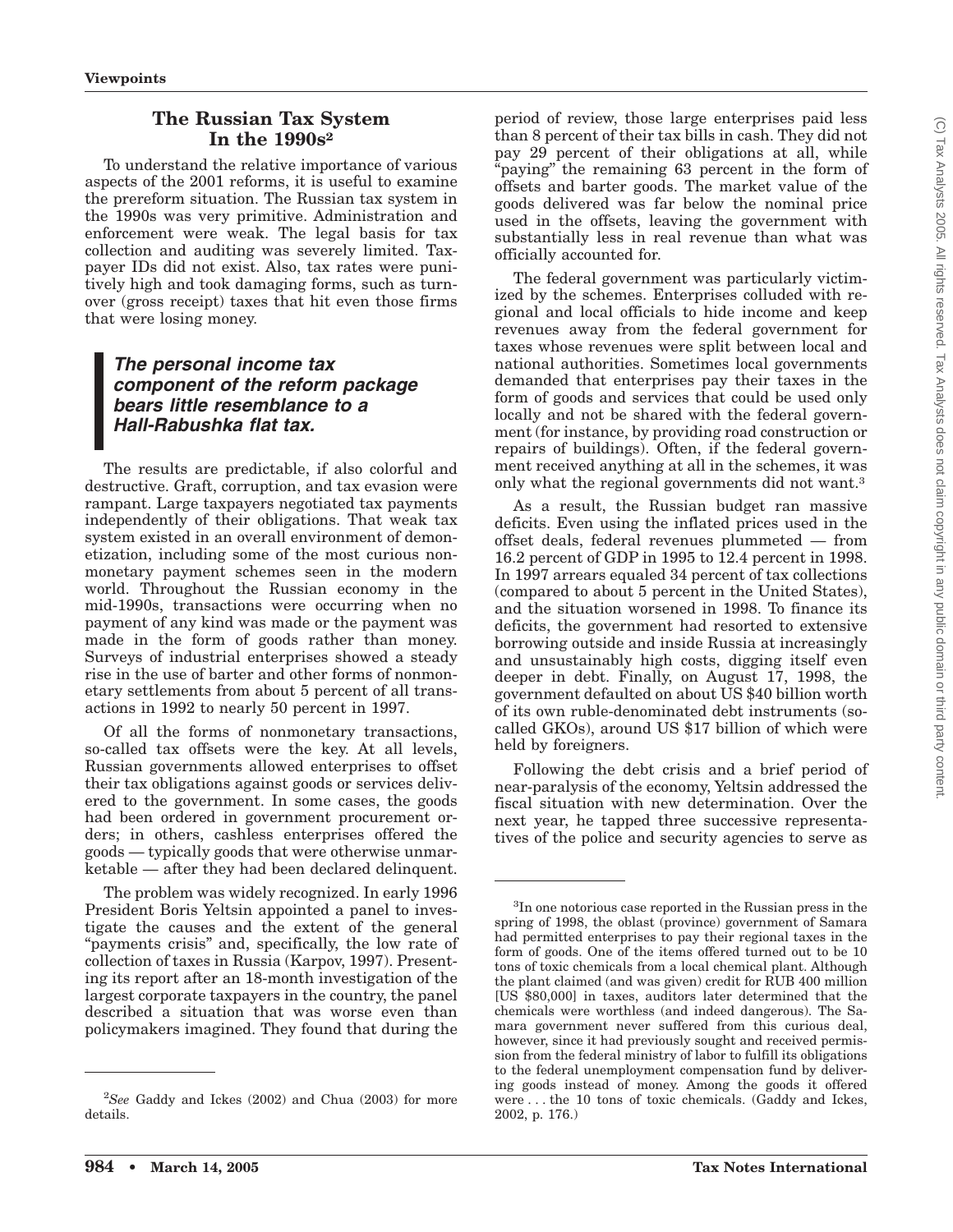prime minister. The last of those was Vladimir Putin, then head of the Federal Security Service, successor to the KGB. In December 1999 Yeltsin announced his own retirement, to take effect on January 1, 2000, and he appointed Putin as acting president.

Under Putin the Russian government showed even greater resolve to deal with tax enforcement issues, and it pursued a wide array of policies to improve administration and compliance. In his first presidential state of the union message, Putin declared that compliance with the new tax law, then about to be adopted by the parliament, was a civic duty of all Russians. Russia, he said, cannot afford to remain a weak country, subject to the dictates of others. He said that, for the country to be strong, its citizens must ensure that ''all of us — businessmen, government officials, private citizens — profoundly feel their responsibility to the nation [and make] strict adherence to the law the conscious need of every citizen of Russia'' (Putin, 2000).

Putin accompanied his exhortations with a public relations campaign to raise the profile, prestige, and power of tax enforcement agencies. A typical measure was his decree in early 2000 designating March 18 as a brand new ''professional holiday'': the Day of the Tax Police. The tax police began asserting themselves regarding both corporate and individual taxpayers. Oil companies were threatened with denial of access to export pipelines if they failed to pay taxes. In June 2000, six months before the 2001 reforms took effect, the tax police began assembling from government departments detailed personal data on taxpayers in Moscow. In comments reported in the Western press, senior tax officials stated that the campaign was part of ''an effort to clamp down on the widespread practice in Moscow of wealthy individuals sheltering income'' (Jack, 2000). It was later reported that tax police in Moscow remitted double the amount in 2001 from tax evaders (as opposed to increased voluntary compliance) than they did in 2000 (ITAR-TASS, 2002).

#### **The 2001 Reforms4**

The new tax law that was enacted in July 2000 and brought into force at the beginning of 2001 changed both the structure and administration of taxes. The personal income tax (PIT), which had been a graduated tax with marginal rates of 12, 20, and 30 percent, was replaced by one with a flat rate of 13 percent. That change reduced the marginal rates for the small share of taxpayers in the top two brackets, but it increased marginal rates for nearly all taxpayers who had faced the 12 percent rate. The

reforms also widened the tax base by eliminating many deductions and exemptions. Before the reform, the average tax rate was 14 percent, so the net change in average tax rates was small.

Capital income was taxed at higher rates, though, and those rates generally increased in 2001. The tax rate on dividends was raised from 15 percent to 30 percent. The corporate tax rate remained at 30 percent, but municipalities were allowed to, and did, impose an additional 5 percent tax. Other forms of personal income, such as gambling, lotteries, insurance, below-market-rate loans, and excessive bank interest payments, were taxed at 35 percent rates, in an effort to shut down some particularly creative avoidance schemes.5

#### *Putin accompanied his exhortations with a public relations campaign to raise the profile, prestige, and power of tax enforcement agencies.*

Despite the 13 percent basic flat rate on most income, the reforms do not add up to a Hall-Rabushka (HR) flat tax. The HR flat tax is a twopart value added tax, in which all nonwage value added is taxed at the firm level, and wages, less personal exemptions, are taxed at the individual level. But Russia had not only the PIT, it also had a separate VAT and a separate corporate income tax. Moreover, the 2001 changes increased the taxation of capital income at the individual level, rather than setting it to zero, as under the HR tax. It is also worth noting that Russia's PIT is a relatively small tax. Over the 1994-2004 period, it never accounted for more than about 10 percent of the combined total revenues of the federal and subnational governments. As a percentage of GDP, income tax revenues ranged from 2.6 percent to 3.5 percent. By contrast,

<sup>4</sup> *See* Ivanova et al. (2005) for details.

<sup>5</sup> These avoidance schemes are interesting (and audacious) in their own right and provide some evidence of what might occur in a U.S. system where only wages were taxed. Take, for instance, the insurance scheme. As explained to us by one Russian tax expert, a not atypical arrangement would have a firm buying an ''insurance policy'' that was virtually certain not to pay off, and its workers buying a different policy from the same "insurance company" — usually an entity created by the firm solely for the purpose of executing this scheme that was almost certain to pay off. In such a transaction, the firm effectively transfers resources to the workers, just like a wage payment. Meanwhile, the firm receives a deduction for the insurance purchase (as it does for wages), while the insurance payment would not be taxed under a wage tax hence the need to add a special provision for income received in the form of insurance benefits.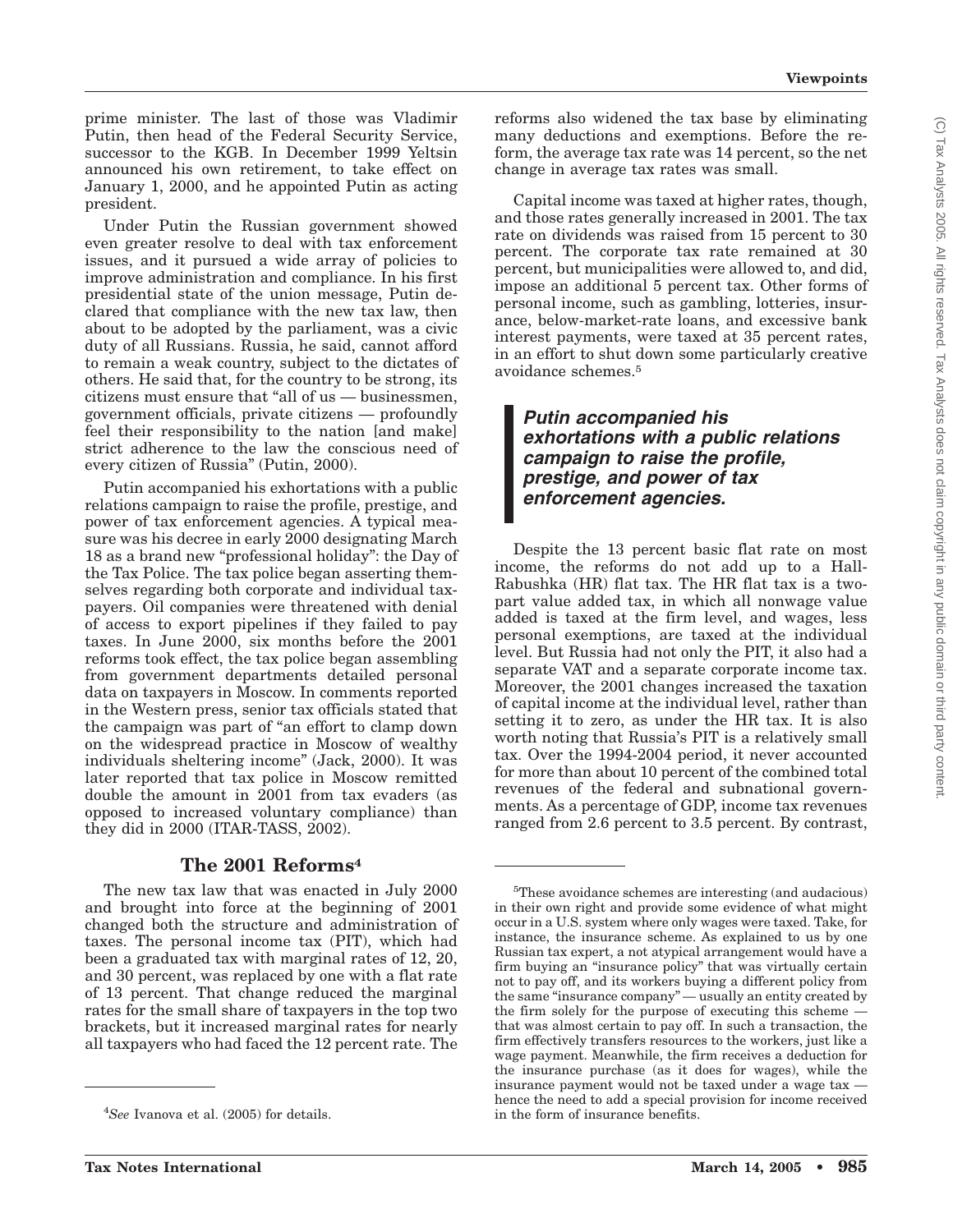the U.S. federal income tax averaged 8.8 percent of GDP over the same period (CBO, 2005).

The 2001 reforms involved changes to other taxes as well. Deductions and exemptions in the VAT were reduced. The tax rates on cigarettes and gasoline rose. Some taxes were reduced significantly. Before the reform, social insurance taxes were a flat 39.5 percent (combined employer and employee rates, measured on a tax-exclusive basis). After the reform, those were changed to a sharply regressive structure, with rates starting at 35.6 percent and falling to 5 percent. Also, one tax on business turnover (gross receipts) was eliminated, and another was reduced substantially (and then repealed in 2003).

#### *Describing the 2001 reforms as 'Russia instituted a flat tax' distorts and oversimplifies what happened.*

Probably even more important than changes to the structure of taxation were the enforcement and administrative changes that continued the efforts noted in the pre-2001 period. First, the 2001 reform provided for the introduction of a common taxpayer ID number. Second, the law allowed tax authorities to assess tax liabilities indirectly  $-$  for example, when they could not secure entry to a taxpayer's premises. Third, the law authorized tax audits when sufficient evidence of a tax or nontax crime was available. Each of those changes seems fundamental to the operation of a modern tax system. Regardless of rates and structure, it is hard to imagine how a modern tax system could have operated in the absence of such rules and information.

A series of administrative changes would help collect PIT revenues in particular. The new law stipulated that taxes on all income paid to private individuals — including taxes on interest payments and dividends — were to be withheld at source. Withholding at source and using taxpayer ID numbers would have to improve compliance significantly.<sup>6</sup> Also, the revenue-sharing ruleswere changed. In 2000 regional governments received about 80 percent of PIT revenues; starting in 2001, they received almost 100 percent. That would have removed the incentive of subnational governments to help local taxpayers hide income from national authorities.

The four different social insurance taxes whose combined rates were reduced also had their bases conformed to each other and to the measure of wages in the income tax. That likely simplified compliance and made enforcement easier as well.

Finally, a discussion of enforcement would be incomplete without reference to the atmosphere of tighter control and even coercion that characterized the Putin regime from the beginning. In the weeks following the introduction of the tax reform, newspapers described measures undertaken by the government independently of the law itself to ensure compliance. One account told of a decision by Putin's newly appointed presidential representative in southern Russia to assign new "commissars" to sit on the boards of important local enterprises. Their task, the representative said, would be ''to defend the interests of the state'' by ''pushing the enterprises to make full and accurate payment of all their obligations to the budget — above all, their taxes.''

Describing the 2001 reforms as ''Russia instituted a flat tax'' distorts and oversimplifies what happened. The tax rate on capital income was not zero, and in fact was higher than the 13 percent rate in the PIT. Many deductions, exemptions, and loopholes were closed. Social insurance taxes and turnover taxes, the latter a particularly damaging levy from an economic perspective, were cut dramatically. Other taxes were changed. A major effort at improved tax administration and enforcement, featuring the installation of some of the most basic tools of compliance and enforcement in a modern economy, occurred at the same time.

#### **Revenue Trends7**

After the reforms were introduced, PIT revenue rose by just over 20 percent as a share of GDP, from 2.4 percent of GDP in 2000 to 2.9 percent in 2001.8 Although flat tax proponents are quick to attribute the change to the tax rate structure, caution is warranted for several reasons. First, personal income, as measured by the national income accounts, rose by 10 percent relative to GDP during the year. Second, the enforcement and administration measures detailed above likely reduced avoidance and evasion by substantial amounts. Third, restrictions on deductions and exclusions — broadening of the base — likely helpedaswell.Those factorsalonecould easily explain

<sup>6</sup> For example, in the United States, forms of income that are withheld at source and reported by third parties have enforcement rates of about 99 percent. Forms of income that are reported by third parties but not withheld at source have compliance rates above 90 percent. Forms of income that are neither reported by third parties nor withheld have compliance rates around 70 percent or less. *See* Gale and Holtzblatt (2002).

<sup>7</sup> The data in this section are taken from Ivanova et al. (2005).

<sup>8</sup> Real GDP itself grew at 5.1 percent in 2001, so real revenue growth in the PIT was quite remarkable — 25.8 percent.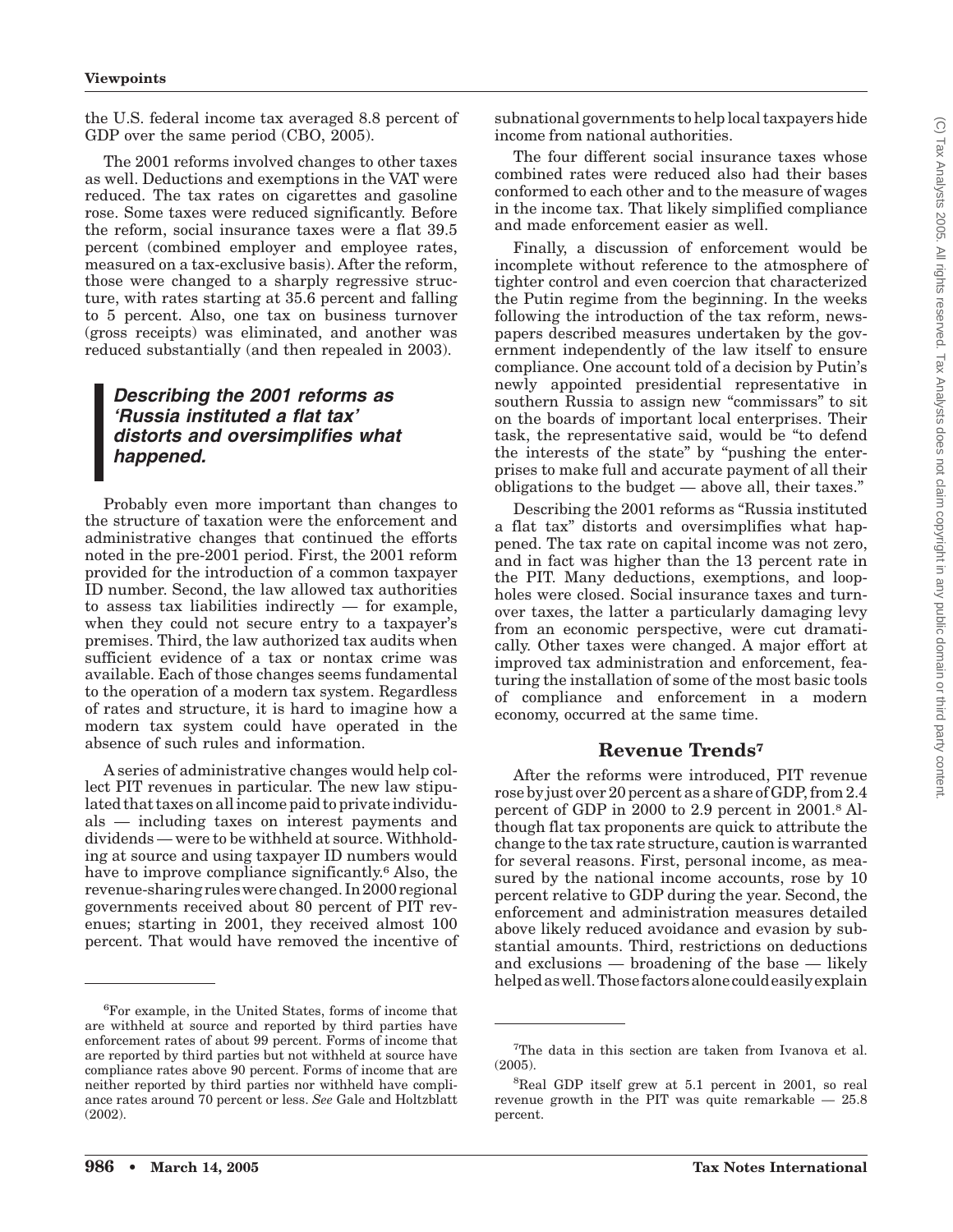the entire revenue change. This view is supported by the fact that revenues from several other taxes also rose. Relative to GDP, revenue from the VAT rose by 14 percent (from 6.3 percent ofGDP in 2000 to 7.2 percent in 2001), resource taxes rose by almost 30 percent (from 1.1 percent of GDP in 2000 to 1.4 percent in 2001), taxes on trade rose by almost 20 percent (from 3.1 percent of GDP to 3.7 percent), and excise taxes rosebyabout15percent (from2.3percent ofGDPto2.7 percent).

By 2004, however, the PIT had grown to 3.4 percent of GDP, a more than 40 percent increase over its 2.4 percent share in 2000. Other than resource taxes, which tripled as a share of GDP from 2000 to 2004, the other taxes did not grow as significantly over the 2001-2004 period. Thus, a fuller explanation of revenue trends is warranted.

#### **The Macroeconomic Situation**

Interpretation of revenue trends is likely to depend in part on macroeconomic considerations, and two issues in particular apparently can explain much of the trends noted above.

First, beginning in February 1999, the world price of oil — Russia's most important commodity export — began a rise that would lead to its quadrupling within 19 months. Revenues from crude oil exports soared from barely US \$2 billion in the first quarter of 1999 to nearly US \$7 billion in the third quarter of 2000, staying close to that level thereafter. Kwon (2003) estimates that 80 percent of the total post-1998-crisis gains (of about 5 percentage points of GDP) in the revenue of the general government came from the oil sector. He notes that the effects of tax reform and oil prices are difficult to separate, but he proceeds tax by tax to show that high oil prices accounted for most of the revenue gains. Tax reform, Kwon argues, played a secondary role and did so largely by making the tax regime more elastic to oil prices. He also provides an interesting corroborating analysis showing that Russia's revenue performance in the postcrisis period does not differ from that of other oil-exporting countries.

Second, wages grew rapidly after the debt crisis. Ivanova et al. (2005, p. 19) point out that after-tax real wage income grew by more than 18 percent in 2001, while gross real wages grew at about 12 percent. Both outpaced GDP growth, which was about 5 percent. They note that there was a significant increase in the share of labor income inGDParound the time of the tax reform, and that was in effect a recovery and return to its level before 1998. That procyclical pattern for labor is unusual compared to other countries, but not compared to earlier episodes in Russia, where real wages tend to overshoot GDP growth. Ivanova et al. conclude that ''wage developments thus appear to be a large part of any explanation of the performance of PIT . . . revenues.''

#### **Microevidence on Labor Supply**

Although the macroanalyses are suggestive, more compelling evidence on the effects of the tax rate changes can be obtained from microeconomic data. A study by the International Monetary Fund (IMF) (Ivanova et al., 2005) uses data from the Russian Longitudinal Monitoring Survey, a household survey that provides data on income and other characteristics of about 3,500 adults for most years between 1994 and 2002. The study restricts itself to data for 2000 and 2001 and focuses on households that are available in both years.9

Using a difference-in-differences approach, $10$  the IMF authors identify the effects of tax rates on economic behavior by noting that the 2001 changes raised the marginal tax rate by 1 percentage point for people who were in the 12 percent bracket before reform but reduced marginal rates by 7 and 17 percentage points for those in the 20 percent and 30 percent brackets, respectively. If lower tax rates encourage labor supply (or other economic behavior), one should see — other things being equal — an increase in labor supply for people who were originally in the 20 percent and 30 percent brackets and a decrease for those in the 12 percent bracket. Of course, other things may have been changing, so to account for changes over time, the authors emphasize that the increase in labor supply should be larger for those originally in the top two brackets than for those in the lowest bracket.

They also note that including the changes in social insurance tax rates implies net marginal tax rate reductions for both groups, but the difference in tax rate changes between the two groups expands because social insurance rates were cut much more for high-income than for low-income households. Thus, including social insurance tax rates makes the test even stronger.

Their results are straightforward: Labor supply did not change differentially across the groups. To put it differently, there was no increase in labor supply in 2001 among households that faced high tax rates in 2000, relative to households that faced the 12 percent rate in 2000. The results are inconsistent with the notion that the cut in tax rates raised labor supply, and they undermine any claim that the flattening of tax rates in the PIT led to a big increase — or even any increase — in economic activity in Russia.

<sup>&</sup>lt;sup>9</sup>The authors of the IMF study present a careful discussion of both the strengths and shortcomings of the data. They also show that estimated PIT revenue growth in the data set closely matches aggregate PIT growth over the 2000-2001 period.

<sup>10</sup>Their approach is similar to that taken by Feldstein (1995), Eissa (1995), and others.